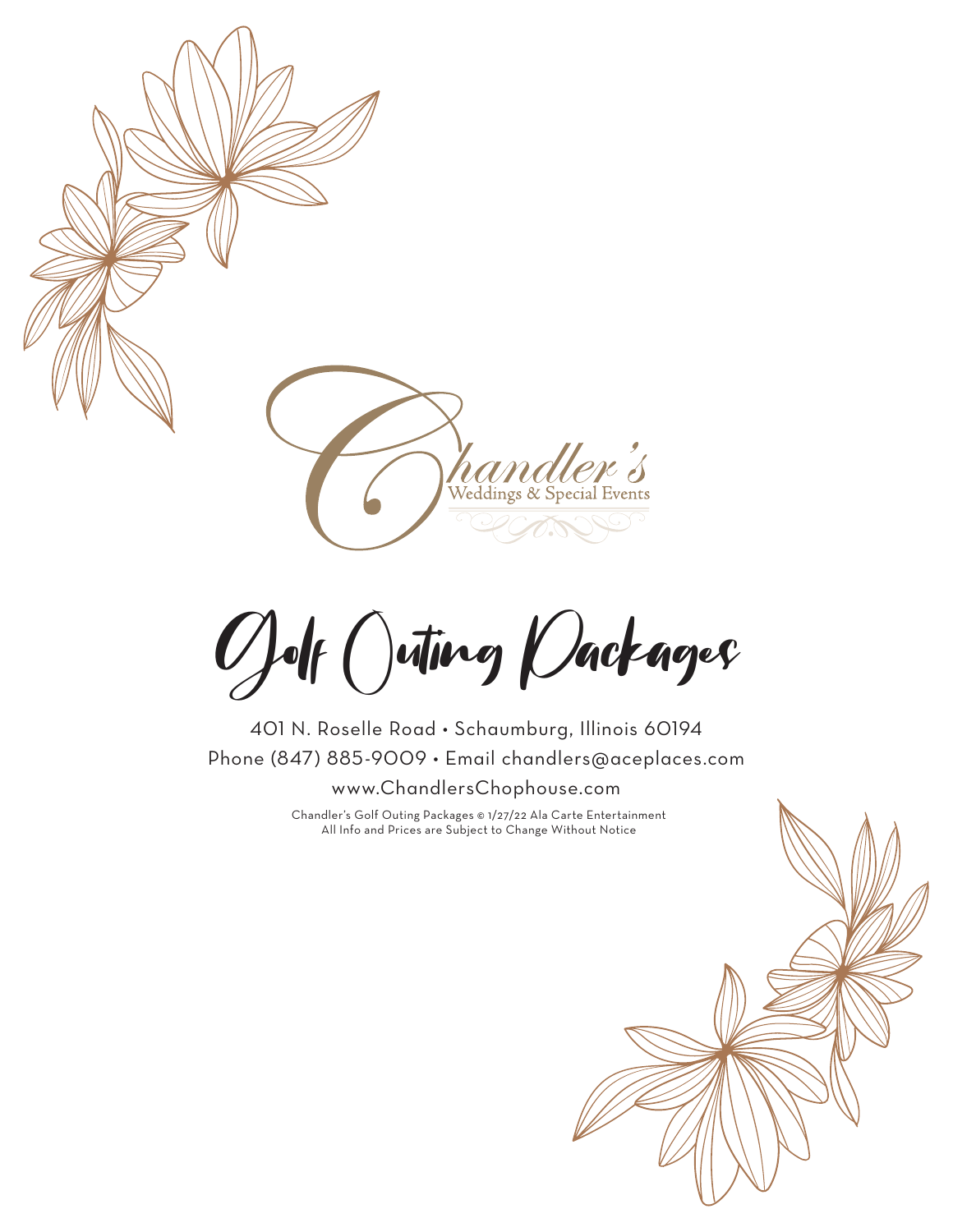

Golf Outings

TEE TIMES 80.00 Per Player

#### SHOT GUN

Minimum 120 Golfers See Golf Outing Shotgun Contract

## GOLF OUTING PACKAGES INCLUDE:

18 Holes of Golf Riding Cart Bucket of Range Balls SGC Scoring Package Score Cards, Score Sheets, Score Summary Bag Drop Service Cart Assignments Field Events

Weekend and Special Dates are Subject to Availability Upon the Schaumburg Golf Club

All Food and Beverage is in addition to greens fees

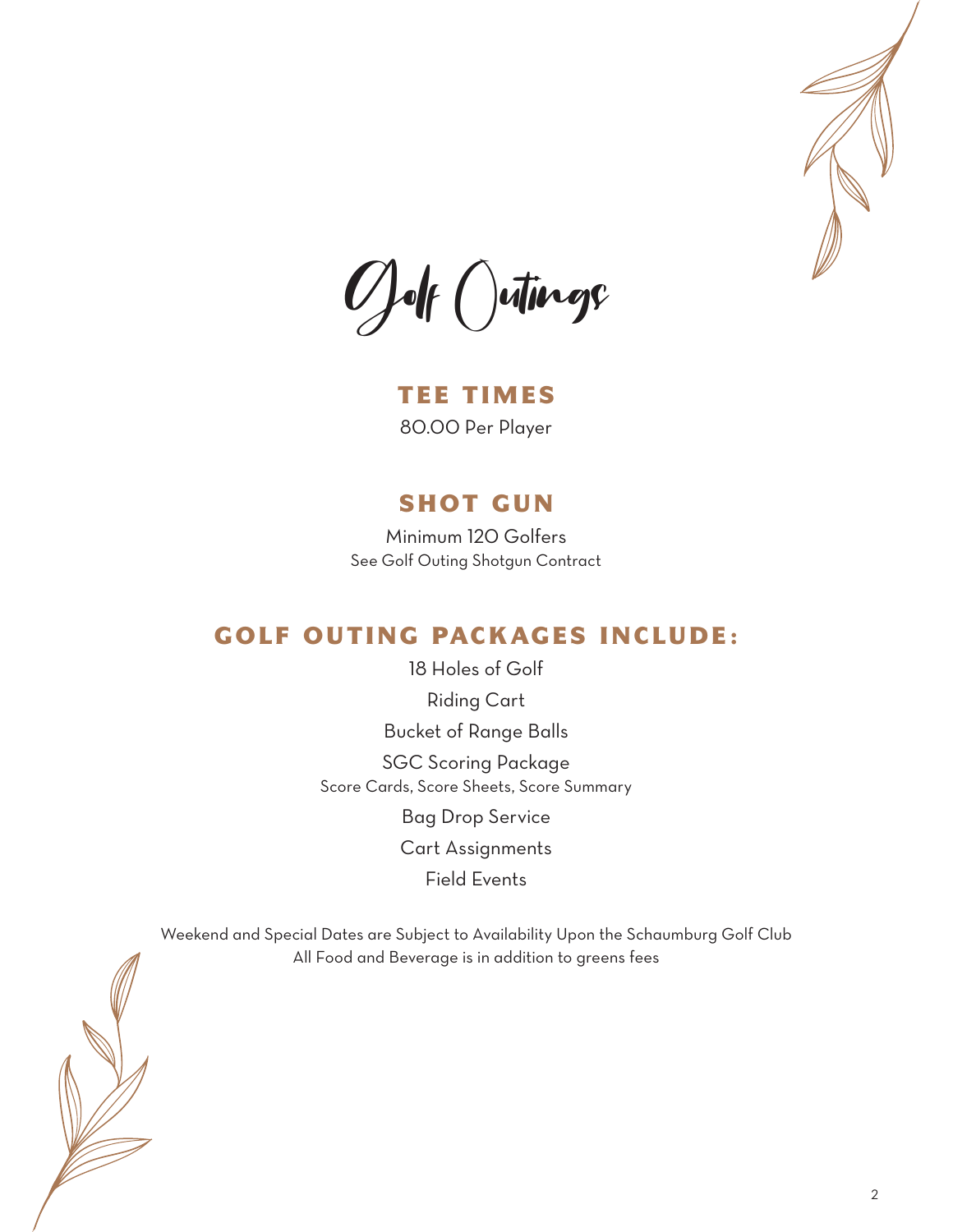

# **2022 GOLF OUTING SHOTGUN CONTRACT 2022 GOLF OUTING SHOTGUN CONTRACT**

| <b>CONTRACT DATE:</b>          | <b>ORGANIZATION:</b> |                 |  |
|--------------------------------|----------------------|-----------------|--|
| <b>TOURNAMENT COORDINATOR:</b> |                      |                 |  |
| <b>MAILING ADDRESS:</b>        |                      |                 |  |
| <b>TELEPHONE:</b>              | FAX:                 | EMAIL:          |  |
| TOURNAMENT DAY/DATE/TIME:      |                      | <b>DEPOSIT:</b> |  |

**TOURNAMENT COST:** Schaumburg Golf Club will host the following golf tournament at its golf facilities based on the following terms and conditions, and the Organization agrees to pay to Schaumburg Golf Club at the following fees:

#### **18 Hole Shotgun Events: 18 Hole Shotgun Events:**

| Monday:            | 10:30 Shotgun start only-Charitable Event            | \$8,400.00  |
|--------------------|------------------------------------------------------|-------------|
|                    | 10:30 Shotgun start only-Golf Outing/Corporate Event | \$10,800.00 |
| Wednesday, Friday: |                                                      |             |
|                    | 8:30 Shotgun start-Charitable Event                  | \$8,400.00  |
|                    | 10:30 Shotgun start - Charitable Event               | \$9,600.00  |
|                    | 8:30 Shotgun start -Golf Outing/Corporate Event      | \$11,400.00 |
|                    | 10:30 Shotgun start -Golf Outing/Corporate Event     | \$12,000.00 |

Outings that exceed 120 players will be charged an additional per player fee based on price quoted for the day and time of the outing. The prices above are the minimum fee to schedule the course for your event. No credits or refund will be given for no shows or fewer players than the minimum price quoted. shows or fewer players than the minimum price quoted.

**DEPOSIT:** The deposit of \$2,000.00 is due at the time a signed original of this Contract is submitted to Schaumburg Golf Club. If this Contract is not signed and received by Chandlers Restaurant within ten (10) days from the date of the signature by The Schaumburg Golf Club, this Contract shall he deemed null and void and of no further force or effect. The Organization understands that upon payment of the Deposit the Tournament Date is reserved for the Outing and the Deposits is NON-REFUNDABLE. REFUNDABLE.

*BALANCE DUE:*The balance due under this Contract shall be due as follows: *BALANCE DUE:*The balance due under this Contract shall be due as follows:

(i) At the conclusion of the Tournament, a Final Bill shall be presented to the Organization reflecting all fees incurred for the Tournament including any charges in excess of the Guaranteed Contract Minimum. Payment of **any balance shall be due upon presentation of the Final Bill. any balance shall be due upon presentation of the Final Bill.**

Other than the Deposit, all payments must be by certified checks, cash, bank money order, or credit card (Visa, MasterCard, American Express, or Discover). Please note that it is your responsibility to contact The Schaumburg Golf Club accounting office to clarify any questions concerning the billing **prior** to the due date. In the event any payment is not made as set forth above, interest shall accrue at the rate of 18% per annum and in the event that this matter is turned over to any attorney, you will be responsible for reasonable attorney's fees and other costs of collection. will be responsible for reasonable attorney's fees and other costs of collection.

#### NUMBER OF PLAYERS: If either number is greater than the Minimum Number set forth above, then the greater number **shall constitute the Minimum Number guaranteed and will be charged accordingly. shall constitute the Minimum Number guaranteed and will be charged accordingly.**

**TOURNAMENT PARTICIPATION:** The Tournament Fee includes green fees, golf cart, and range balls for 18 holes in the specified format of play. In addition, The Schaumburg Golf Club shall provide a scoring summary. **Club must be supplied**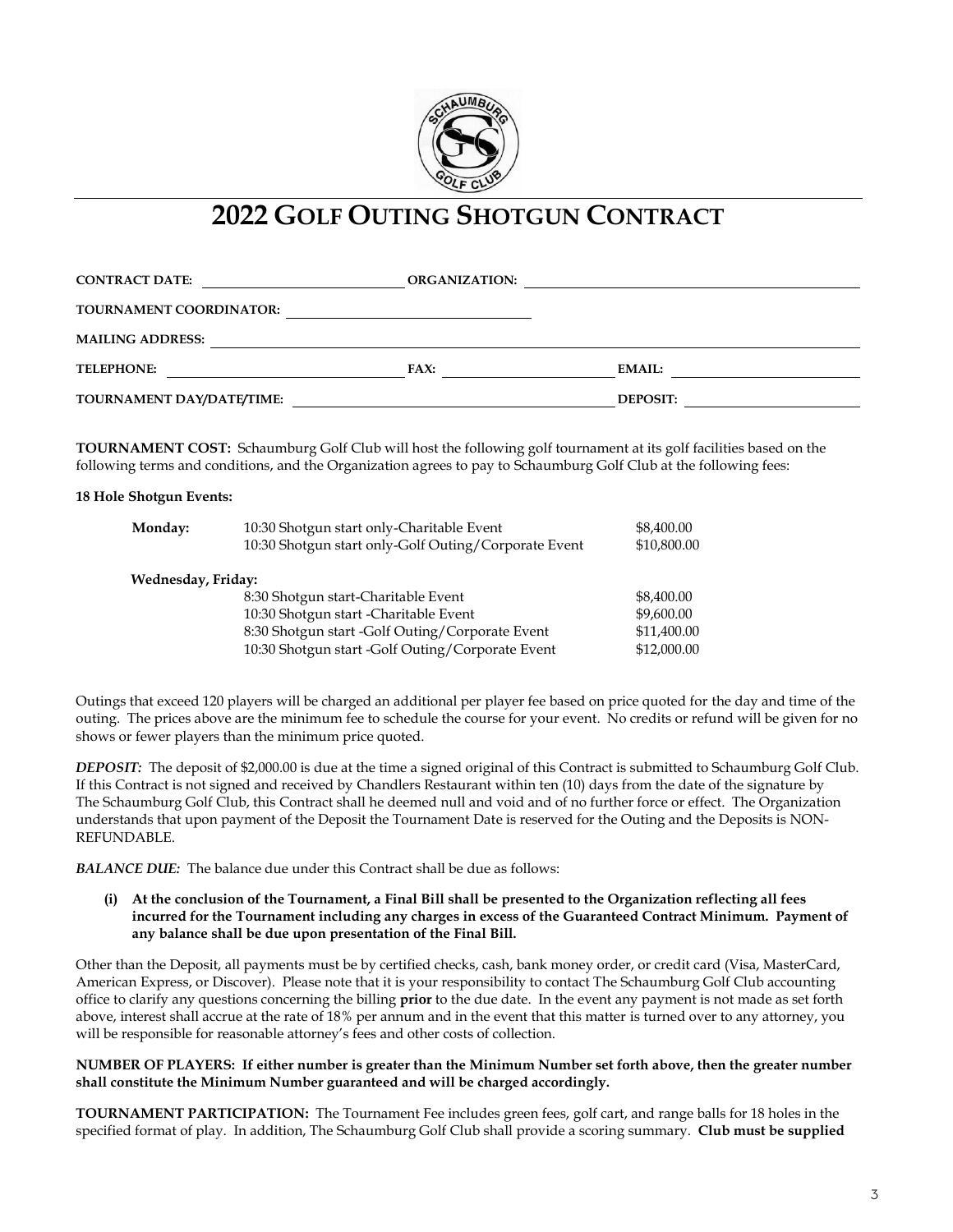#### **with an alphabetical list of players, pairings, and all contest information at least forty eight (48) hours prior to tournament date for proper tournament coordination.**

**RENTAL CLUBS:** Rental clubs are available for \$40 per set. Please notify Jon Parsons, General Manager of Schaumburg Golf Club, the total number of rental sets seven (7) days prior to the event. Schaumburg Golf Club will be able to provide up to 15 rental sets.

**RENTAL CARTS:** Schaumburg Golf Club will supply 72 carts for an 18 hole shotgun outing. If additional carts are needed due to the amount of participants, volunteers or sponsors, Schaumburg Golf Club will lease 12 or 24 additional golf carts. The outing is responsible for a fee of \$70 per rental golf cart, payment for the additional rental carts must be made at the conclusion of the event. Schaumburg Golf Club is the sole discretion in determining if additional carts are needed.

**FOOD AND BEVERAGE:** All food and beverages must be purchased through Chandlers Restaurant. The outing must sign a separate contract with Chandler's regarding food minimum and will provide the necessary deposit.

**RULES AND REGULATIONS:** Each Participant is expected to follow all rules in effect on the Date of Tournament as set forth by the General Manager and Superintendent. Participants are required to wear proper golf attire including a collared shirt, pants or Bermuda length shorts. Soft spikes are required. Pace of Play Policy strongly enforced. Any damage that occurs during the course of play shall be the financial responsibility of the person(s) who cause such damage.

**TAX EXEMPT ORGANIZATIONS:** If the Organization is tax-exempt, a copy of the tax-exempt certificate must be provided to The Schaumburg Golf Club at the time this Contract is signed. In the event that the a governmental authority determines that this function does not qualify for an exemption or the Organization is not tax-exempt, the Organization shall he responsible to pay all applicable taxes and shall hold The Schaumburg Golf Club harmless for such taxes or other costs regarding same. The Schaumburg Golf Club reserves the right in its sole and absolute discretion, to determine that the documentation provided by the Organization is sufficient to deem the Organization as tax-exempt.

**WEATHER CANCELLATION POLICY:** The Organization acknowledges that a Tournament will NOT be automatically cancelled due to rain or other inclement weather. An event will be cancelled only if The Schaumburg Golf Club determines, in its sole and absolute discretion, that player safety is in jeopardy or potential damage to the course may occur. A cancelled Tournament shall be rescheduled at a time and date mutually agreed upon by the Organization and The Schaumburg Golf Club. If, due to weather or previously schedule events, at time and date can not be agreed upon, the event will be schedule for the next season.

During the event, if played is stopped due to unsafe weather conditions, Schaumburg Golf Club will attempt to resume play as quickly as possible. Schaumburg Golf Club will charge the outing based on the following rain policy:

| Holes completed: 1-4       | Outing will be charged 25%  |
|----------------------------|-----------------------------|
| Holes completed: 5-9       | Outing will be charged 50%  |
| Holes completed: 10-13     | Outing will be charged 75%  |
| Holes completed: 14 and up | Outing will be charged 100% |
|                            |                             |

The undersigned represents that he/she has fully read and understands the terms of this Contract and that he/she is duly authorized to enter into this Contract on behalf of the Organization. By signing this Contract you hereby unconditionally and irrevocably guarantee the payment and performance of the Organization's obligations as set forth in the Contract.

#### **THE SCHAUMBURG GOLF CLUB ORGANIZATION**

| $Bv$ :<br><u> 1989 - Johann Stoff, deutscher Stoff, der Stoff, der Stoff, der Stoff, der Stoff, der Stoff, der Stoff, der S</u> | $\mathbf{B} \mathbf{v}$ :                                                                                                                                                                                                                                                                                                                                                                                              |
|---------------------------------------------------------------------------------------------------------------------------------|------------------------------------------------------------------------------------------------------------------------------------------------------------------------------------------------------------------------------------------------------------------------------------------------------------------------------------------------------------------------------------------------------------------------|
| Jonathan Parsons                                                                                                                | Tournament Coordinator                                                                                                                                                                                                                                                                                                                                                                                                 |
|                                                                                                                                 | Date: $\frac{1}{\sqrt{1-\frac{1}{2}}}\left\{ \frac{1}{2}, \frac{1}{2}, \frac{1}{2}, \frac{1}{2}, \frac{1}{2}, \frac{1}{2}, \frac{1}{2}, \frac{1}{2}, \frac{1}{2}, \frac{1}{2}, \frac{1}{2}, \frac{1}{2}, \frac{1}{2}, \frac{1}{2}, \frac{1}{2}, \frac{1}{2}, \frac{1}{2}, \frac{1}{2}, \frac{1}{2}, \frac{1}{2}, \frac{1}{2}, \frac{1}{2}, \frac{1}{2}, \frac{1}{2}, \frac{1}{2}, \frac{1}{2}, \frac{1}{2}, \frac{1}{$ |
| Tax-exempt organization: __ Yes_ No                                                                                             | Tax-exempt number:                                                                                                                                                                                                                                                                                                                                                                                                     |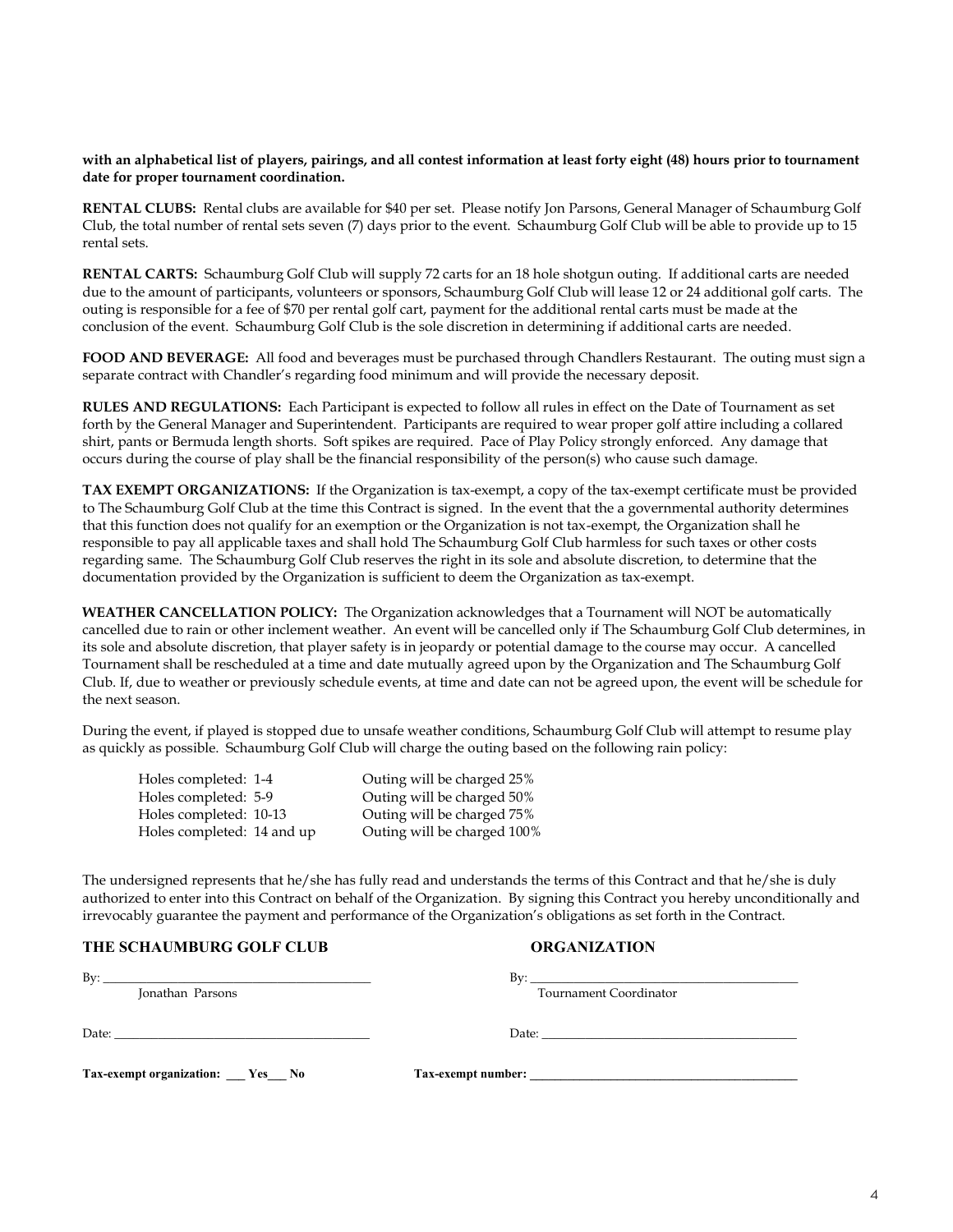

The Schaumburg Open

#### TWO BEVERAGES ON THE COURSE

Choice of Soft Drinks, Domestic or Import Beer and Mixed Drinks 14.95 Per Guest

#### JUMBO HOT DOG, BRAT OR SANDWICH, CHIPS AND BEVERAGE

(at the Halfway House) Choice of Soft Drink, Domestic or Import Beer 12.95 Per Guest

# BOX LUNCH

(72 Hour Notice Needed) All Box Lunches include, Chips, Cookie, Fruit And Bottled Water Turkey & Ham Combo, Jack Cheese, Lettuce and Tomato on a Kaiser Roll 15.95 Roast Turkey, Provolone, Lettuce and Tomato on Sourdough 15.95 Krakus Ham, Swiss Cheese, Lettuce and Tomato on Rye Bread 15.95

Roast Angus Beef, Pepper Jack Cheese, Lettuce and Tomato on Chiabatta Bread 15.95

> Grilled Veggies with a Hummus Spread on Tomato Focaccia Bun 15.95

## GRILLING STATION

(On the Course) Hot Dogs, Brats, Burgers and Chicken Prepared by our Chef on our Huge Weber Grill Served with all Condiments, Assorted Chips, Fresh Fruit and Water 18.95

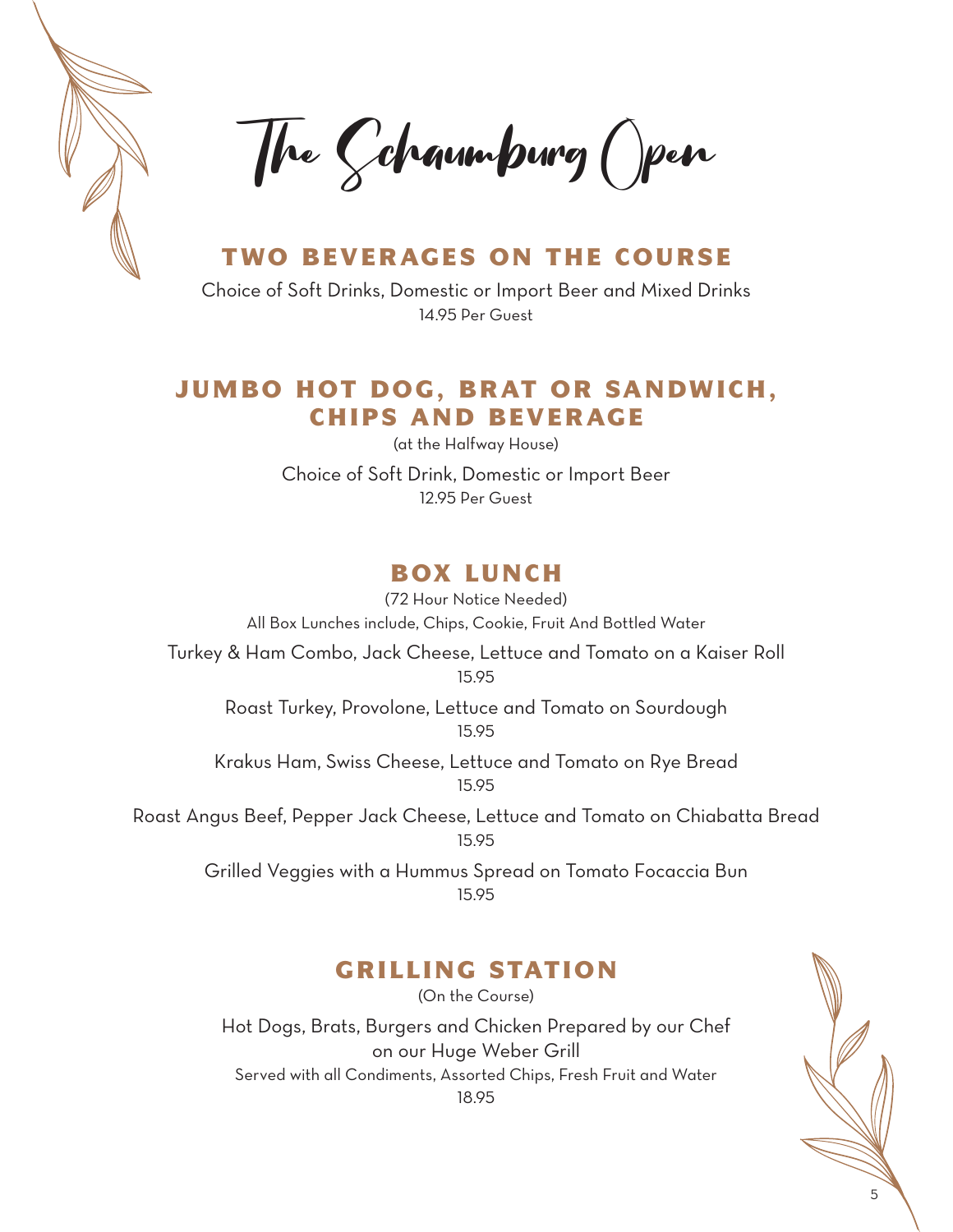**Dinner** 



## ITALIAN BUFFET

19.75

Classic Garden Salad Choice of Two Dressings: Ranch, Italian, Honey Citrus Vinaigrette or White Balsamic Vinaigrette Freshly Baked Bread Italian Beef & Sausage with Sweet and Hot Peppers with French Rolls Mostaciolli with Marinara Seasonal Fresh Fruit Display Assorted Cookies and Brownies

# ULTIMATE PIG ROAST BUFFET

28.95

Whole Hickory Smokes Roast Pig Hand Pulled by our Chef

Assorted BBQ Sauces

Freshly Baked Rolls and Butter

Baked Beans

Coleslaw

Yukon Gold Whipped Potatoes

Classic Garden Salad

Choice of Two Dressings: Ranch, Italian, Honey Citrus Vinaigrette or White Balsamic Vinaigrette

**Choice of One:** Broasted Chicken or Roast Spring Chicken

**Choice of One:** Corn on the Cob, Buttered Green Beans or Seasonal Fresh Vegetable Medley Fresh Baked Cookies and Brownies

Iced Tea and Lemonade

## BEVERAGE PACKAGE

**Three Hours of Premium Open Bar** 2795 Per Guest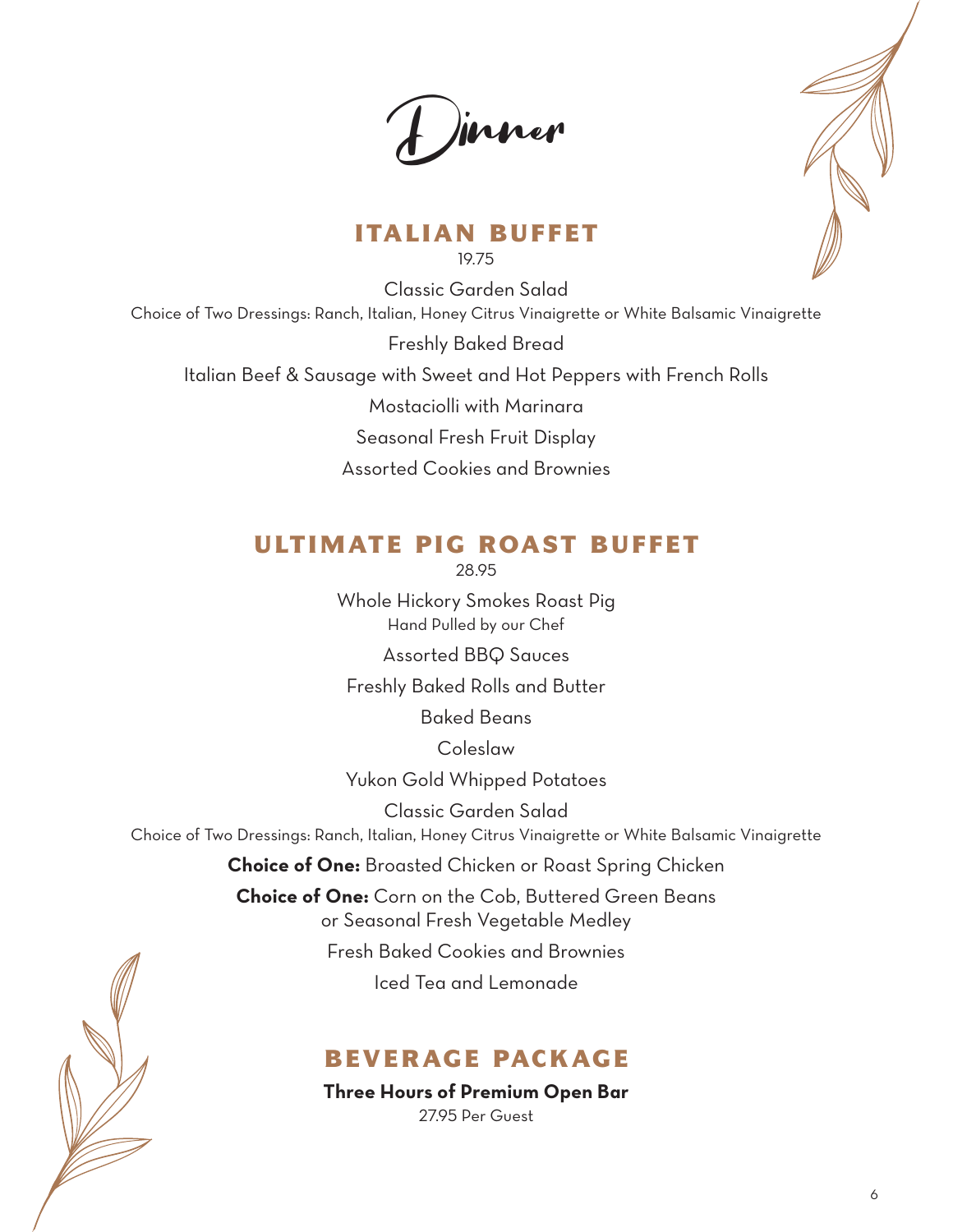Golf Course Maps

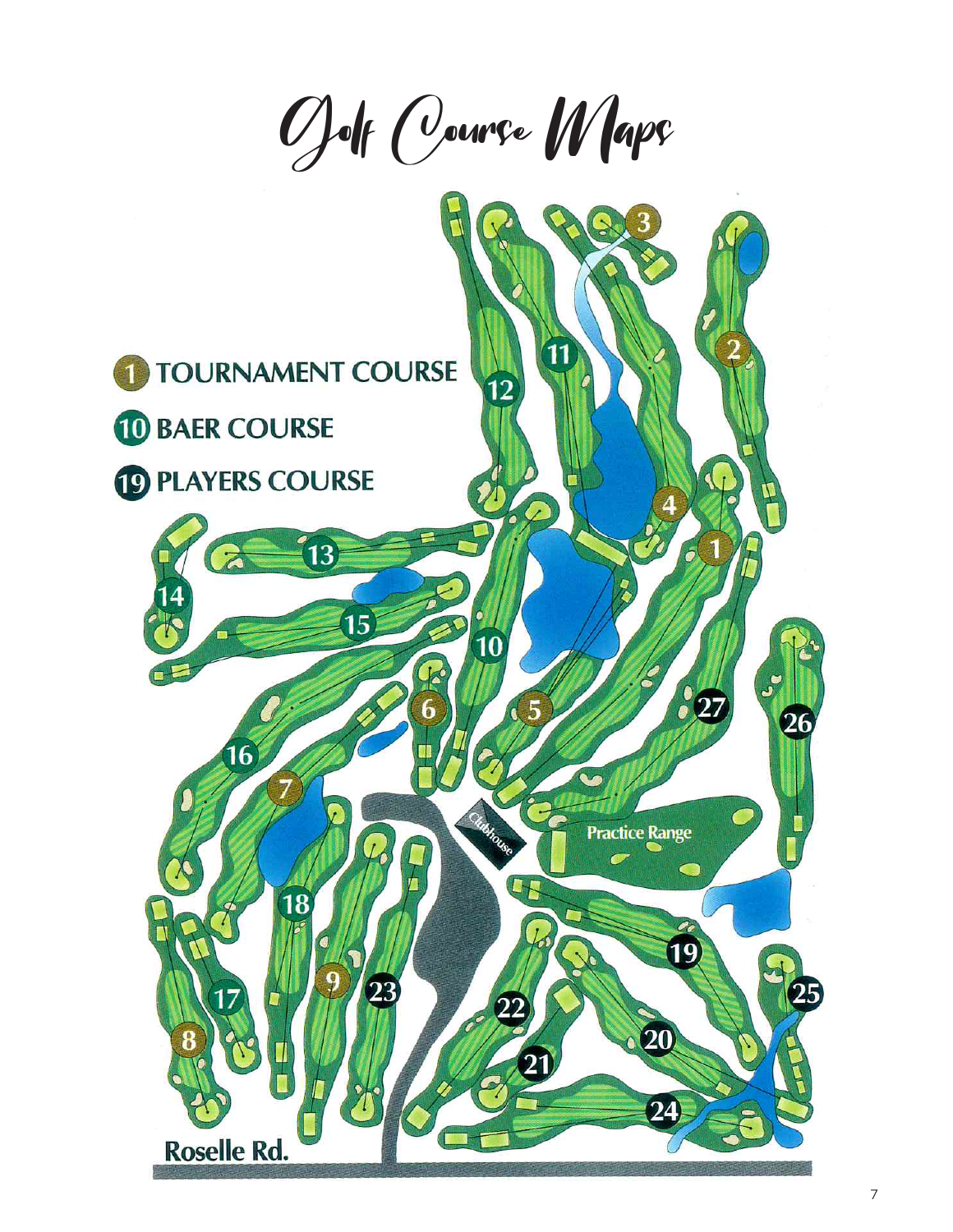## VENDOR TABLES

Multiple Vendors, Merchants and Businesses have Table Displays on the Course 10.00 Per Vendor

#### **Includes:**

One 8ft Table, Two Chairs, Trash Receptacle (if requested) Additional Table 10.00 Each Additional Chairs No Charge Ice Per 25lb Bag 4.00/ Ice Bins not Furnished

#### **Food**

All Vendors serving Food and/or Beverage must receive prior permission from Chandler's Management

- 1. All Vendors serving Food Items with the exception of Single Serve Items must obtain a One-Day Permit from the Village of Schaumburg Department of Health
- 2. Such Vendors must also obtain a Certificate of Insurance listing Chandler's Chophouse and the Schaumburg Park District as Additionally Insured

#### **Beverage**

- 1. All Vendors serving Alcoholic Beverages must receive prior Permission from Chandler's Management
- 2. Such Vendors must obtain a One-Day License from the Village of Schaumburg
- 3. Such Vendors must obtain a Certificate of Insurance listing Chandler's Chophouse and the Schaumburg Park District as additionally insured.
- 4. The above listed Certificates and Insurance must be received by Chandler's Management two days prior to the Event.
- 5. All Vendors serving Alcoholic Beverages will be assessed an additional \$150.00 fee that is the responsibility of the Organizer to pay at the conclusion of the Event.



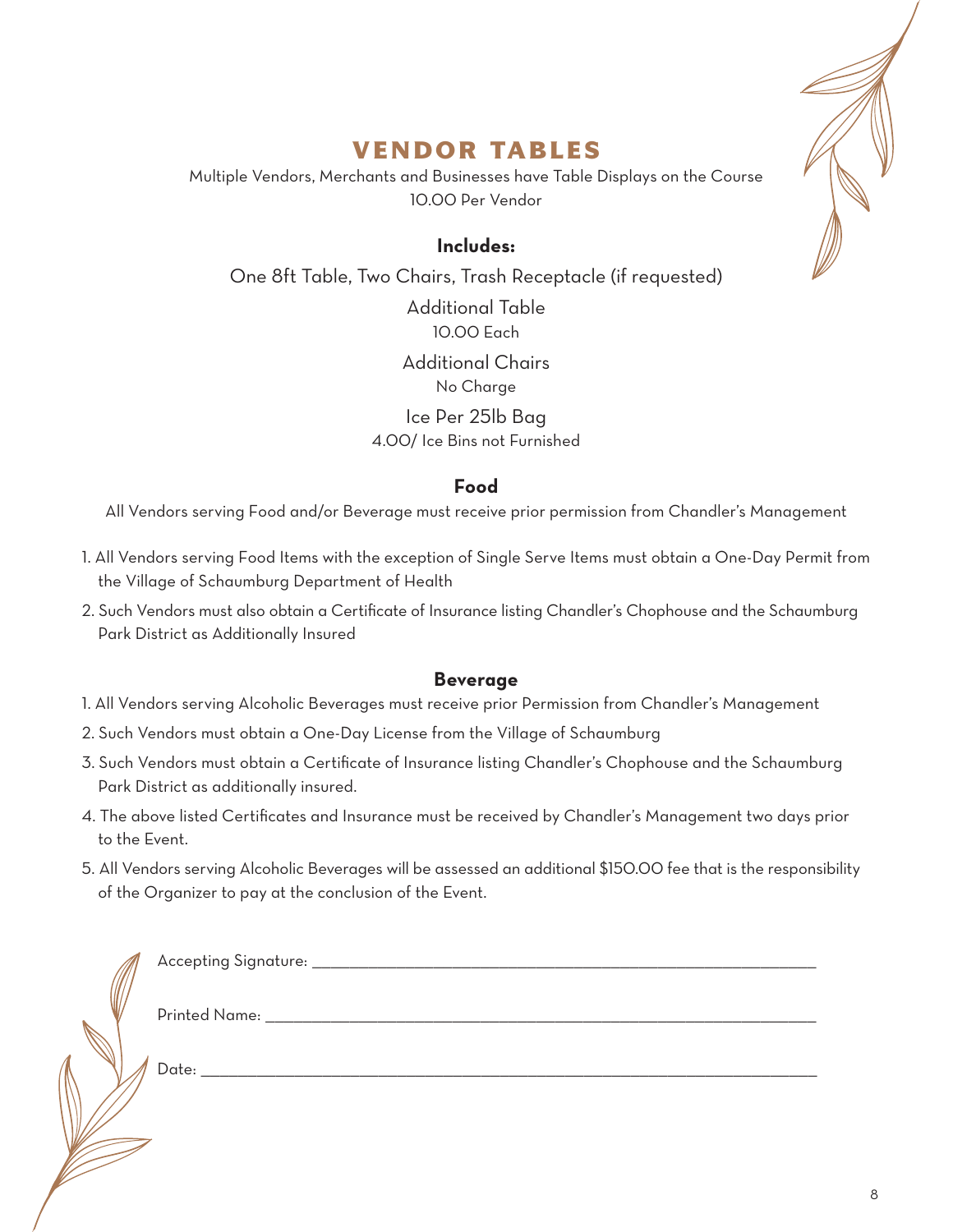| ı        |        |
|----------|--------|
| I        |        |
|          |        |
|          | )<br>ĺ |
| ĺ<br>ׇ֚֘ |        |

Date Of Outing: \_\_\_\_\_\_\_\_\_\_\_\_\_\_\_\_\_\_\_\_\_\_\_\_\_\_\_\_\_\_\_\_\_\_\_\_\_\_\_\_ Date Of Outing:

> Contact Person: Contact Person:

 $\hbox{Content Phone}$  #: Contact Phone #:

Please complete and return to Chandler's Banquets ten (10) days prior to your event. Please note all food and beverage on Please complete and return to Chandler's Banquets ten (10) days prior to your event. Please note all food and beverage on the course MUST BE SUPPLIED BY Chandler's, unless previously approved by Chandler's Management. the course MUST BE SUPPLIED BY Chandler's, unless previously approved by Chandler's Management.

|        |                                     |                       |              | יים<br>סוגר ג'ן<br>ג'ן | י<br>ת              |                                              |
|--------|-------------------------------------|-----------------------|--------------|------------------------|---------------------|----------------------------------------------|
| # JIOH | HOLE SPONSOR COMPANY<br>AND CONTACT | SIGNAGE<br>Y/N<br>Y/N | TABLE<br>Y/N | $CHAIR$ #              | EVENT &<br>GIVEAWAY | OTHER REQUESTS<br>(i.e. ice, electric, etc.) |
|        |                                     |                       |              |                        |                     |                                              |
|        |                                     |                       |              |                        |                     |                                              |
|        |                                     |                       |              |                        |                     |                                              |
|        |                                     |                       |              |                        |                     |                                              |
|        |                                     |                       |              |                        |                     |                                              |
|        |                                     |                       |              |                        |                     |                                              |
|        |                                     |                       |              |                        |                     |                                              |
|        |                                     |                       |              |                        |                     |                                              |
|        |                                     |                       |              |                        |                     |                                              |